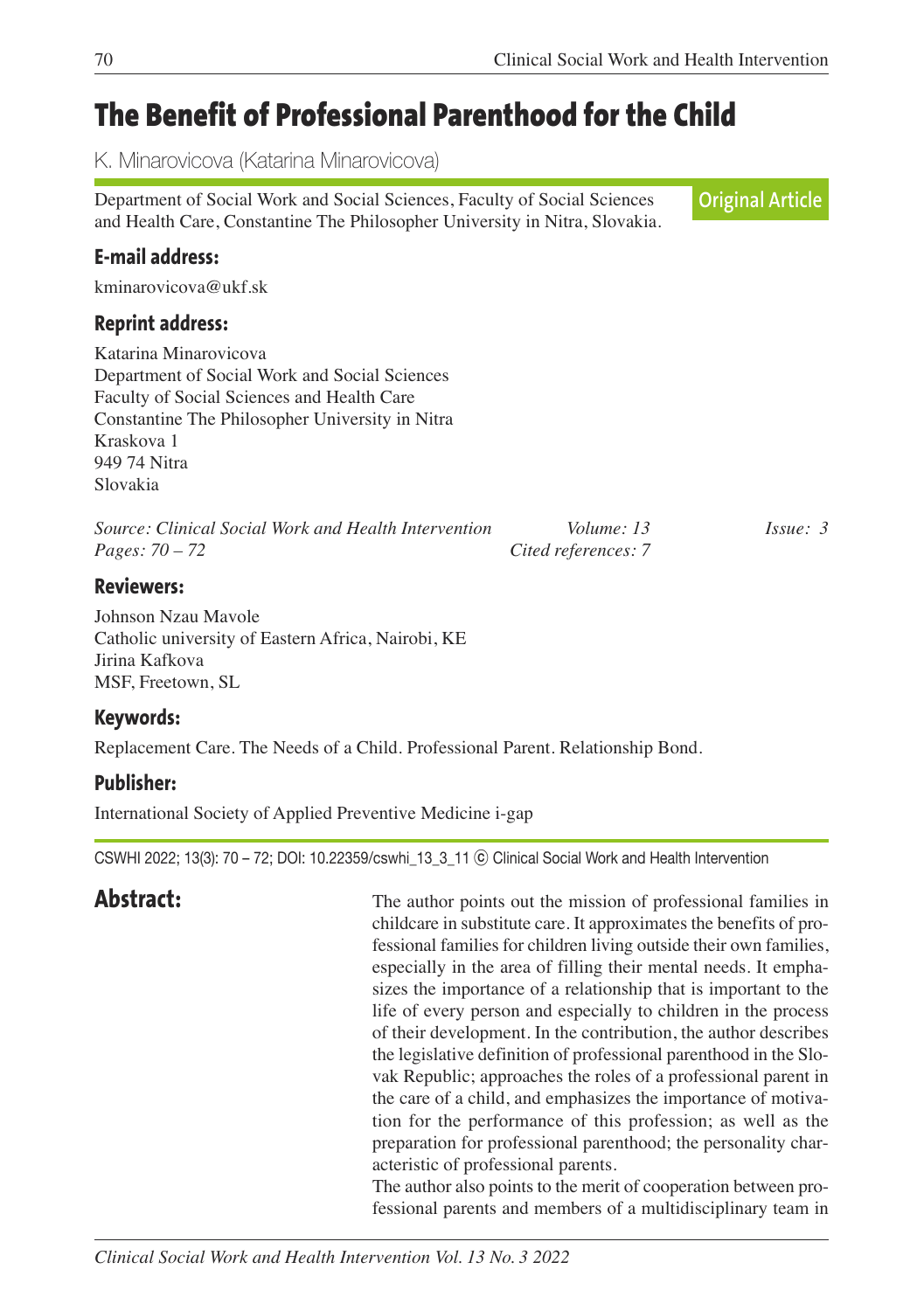addressing childcare issues. The contribution focuses on the benefits of professional parenting for the child, comparing this kind of childcare care provision in children's educational groups in children's homes.

### **Role of professional families**

A professional family is a specific institute for childcare which, for serious reasons, have been excluded from the family environment. It is a form of constitutional care in which childcare is not provided in children's home areas, but in the home environment of professional families. Act No 305/2005 Coll defines the conditions for the performance of professional parenting in relation to the scope of preparation for replacement parenting, the requirements of professional parent's personality as well as the organizational provision of professional parenting.

Preparing for professional parenting under the current legislative conditions runs for 60 hours for those who have completed a full secondary education completed by a school-leaving examination. For those who meet the special condition of higher education, 40 hours of training is sufficient. In the care of one physical person who becomes a professional parent, up to three children may be placed in care. In the case of a married couple, a maximum of 6 children may be placed.

According to the Concept of Enforcement of Court Decisions in Children's Homes for the Years 2012-2015 with a View to 2020 - The Transformation Plan and the Deinstitutionality of Replacement Care, from January 1, 2016, every child under 8 years of age is placed in a professional family and from 1 January 2021 in a professional family, all children up to the age of 10 are placed. Only children who require special care in a specialized group of children's homes for their health condition will be exempt.

Childcare in a professional family is a great professional challenge for the quality of ensuring a child-friendly environment in which the child will be saturated with his/her psychological and social needs in the degree and quality that will be as close as possible to the life of the child in the normal family (Hudecova, Belkova, 2008).

### **1.1 Meaning of relationship**

A great challenge for professional parents is to build a relationship with a child. This is necessary to fulfill all the intentions that professional parenting carries. Creating a relationship can be complicated for the initial mistrust of children towards professional parents as children can survive serious emotional injuries in the biological family and have no positive parental behavior.

Also, children can be severely traumatized by leaving a biological family and may have an inherent loss of separation from their parents. Unless a child in such a difficult situation is provided with professional assistance and isn´t fit to enter a professional family, his/her placement can bring a lot of pain and mutual misunderstanding to the child with professional parents.

Therefore, it is especially important for professional parents to be well-prepared to manage the adaptation phase after the child's arrival in their family and to be able to understand the needs for childcare loss treatment. As stated by Hasto (2005, p.90), "A safe childhood" is a "safe bond" in which the child knows that in stressful and anxiety-inducing situations he can rely on parental emotional and active support." It is very important for children who have not had such a relationship many times with parents to have the opportunity to create someone (Noskova, 2011).

### **2 Cooperation of the expert team**

However, professional parents in the care of children in their families do not remain alone. They use the help of professional staff who are made up of children's home staff - directors, social workers, psychologists, educators as well as external staff - staff of primary and secondary schools attended by children or healthcare facilities that provide healthcare for children. An important supportive environment for professional families may be their wider family, friends and acquaintances. In difficult situations, they can get help and support from them, and also give children a family cohesive experience. However, situations where the social environment of professional parents doesn´t respond positively to their job role and don´t understand the sense of professional care can occur. It is important, there-